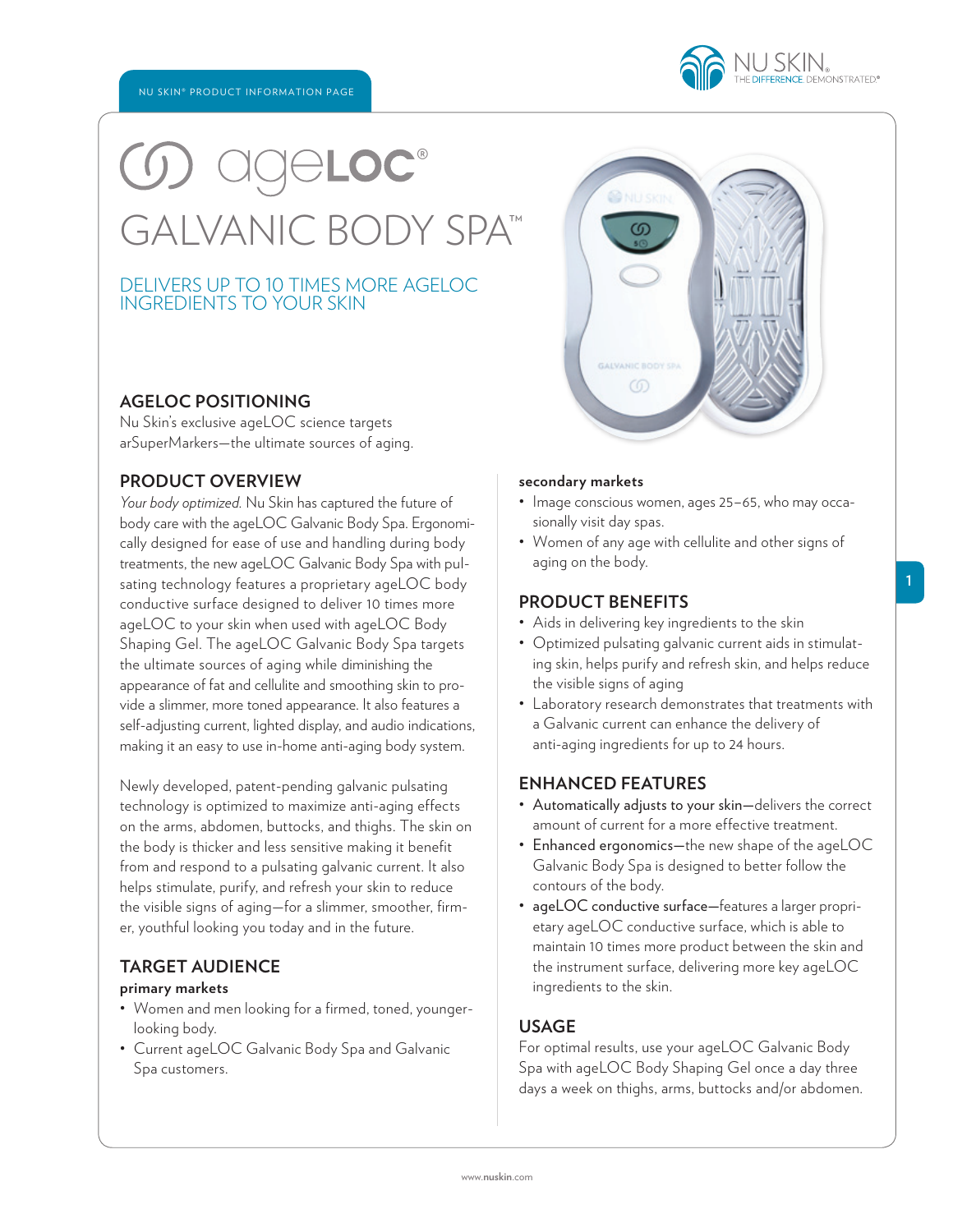# ® GALVANIC BODY SPA™

Read through the owner's manual completely before starting your galvanic treatment.

### **COMPLEMENTARY PRODUCTS**

- ageLOC® Body Shaping Gel—formulated to work exclusively with Nu Skin Galvanic Spa instruments to bring ageLOC anti-aging benefits to the body, smooth the appearance of fat and cellulite, and help refresh and purify the skin while reducing the visible signs of aging.
- ageLOC® Dermatic Effects® Body Contouring Lotion—scientifically formulated to bring ageLOC anti-aging benefits to the body. This daily moisturizing and contouring lotion contains ingredients that help inhibit fat production, stimulate fat breakdown, and prevent the appearance of fat and cellulite while smoothing the skin.

### **FREQUENTLY ASKED QUESTIONS**

What is unique about the ageLOC Galvanic Body Spa? The ageLOC Galvanic Body Spa was designed for use in combination with ageLOC Body Shaping Gel on body areas—not on the face. This instrument was designed to target a larger surface area with a patent-pending ageLOC conductive surface that captures 10 times more key ingredients between the conductive surface and the skin (when compared to the body conductor attachment). Secondly, this design is more ergonomic for easier use and handling during body treatments. Thirdly, the ageLOC Galvanic Body Spa and ageLOC Body Shaping Gel target end benefits/results (i.e., appearance of cellulite, slimming, toning, etc.) that are different from those targeted on the face. Lastly, the skin on the body is thicker and less sensitive, making it more apt to benefit from and respond to a pulsating current.

### What is the difference between a pulsating galvanic current and a constant galvanic current?

A constant galvanic current is one that has a steady flow. It does not waver or vary in amplitude. A pulsating galvanic current is one that varies between two different, pre-established levels. Please note these are very different than alternating currents (AC). Within alternating currents, the polarity fluctuates between positive and negative poles. A pulsating galvanic current is better suited for the body.

### What is the benefit of using pulsating galvanic current on the body?

Direct (galvanic) currents, whether pulsating or not, can assist in the delivery of like charged key ingredients to the skin by improving osmotic flow. This is increasingly important for enhancing delivery of key ingredients to areas with thicker skin. Additional research has shown that the pulsating current enhances fluid vibration, which, in turn, promotes healthy circulation. Pulsating galvanic currents aid in stimulating skin and increasing cellular communication to help purify and refresh skin and help reduce the visible signs of skin aging. Pulsating galvanic currents are optimally designed for use on the body where the skin can benefit from enhanced fluid vibration.

### What is the benefit of having a grooved body conductive surface?

The patent-pending grooved ageLOC conductive surface captures 10 times more key ingredients in the critical area between the conductive surface and the skin (when compared to the body conductor attachment).

### How much pressure should I apply?

Nu Skin's Galvanic Spa instruments should be very gently used with light pressure. There is no need to apply pressure to get the maximum benefits. The galvanic currents do the work for you.

### Should the ageLOC Galvanic Body Spa be used on the face?

No. The ageLOC Galvanic Body Spa was not designed for use on the face. This instrument was designed specifically for use on the body. It easily treats a larger surface area, easily follows the contours of the body, and, when combined with ageLOC Body Shaping Gel, brings about the targeted end results (i.e., diminishing appearance of cellulite, smoothing skin, slimming, toning, etc.). It also provides a pulsating current, which is better suited to structural differences and targeted attributes in the area being treated. The ageLOC Galvanic Body Spa should only be used as instructed.

### Are the ageLOC Galvanic Body Spa, ageLOC Body Shaping Gel, and ageLOC Dermatic Effects weight-loss products?

No, the ageLOC Galvanic Body Spa, ageLOC Body Shaping Gel, and ageLOC Dermatic Effects are not